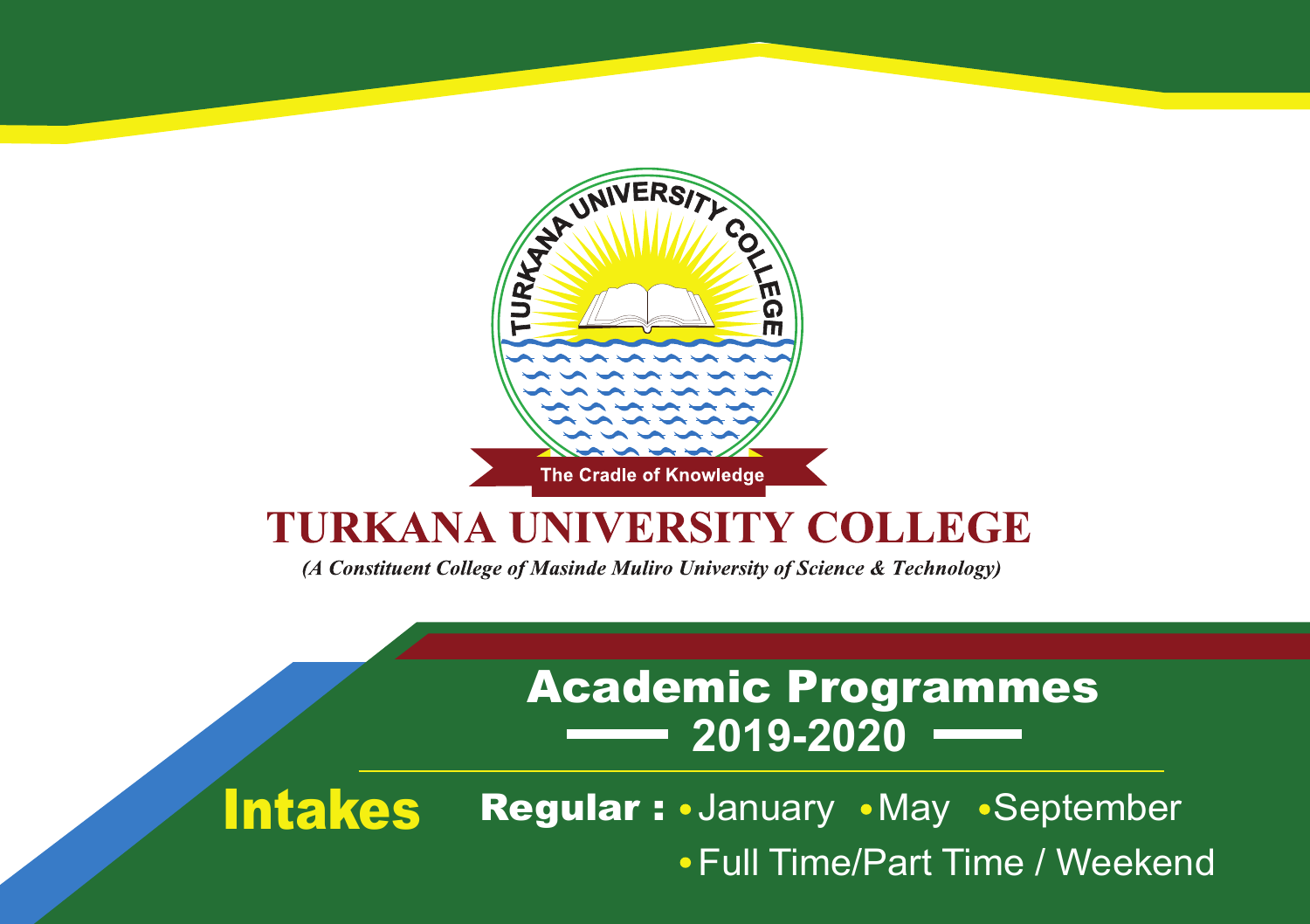#### **Vision**

To be the preferred University College in Humanities, Science and Technology

#### **Mission**

To provide holistic university education, create preserve, and disseminate knowledge and skills, through superior pedagogy and research for transformation of lives and services to humanity.

## **Philosophy**

Turkana University College (TUC) holds the view that education, training and research are major tools in sustainable development of humanity, science and technology in a global environment. Thus, providing opportunity for advancement of humanity through improved environment.

### **Core Values**

- **1. Integrity**
- **2. Creativity**
- **3. Accountability**
- **4. Equity**
- **5. Diversity**
- **6. Corporate Social Responsibility**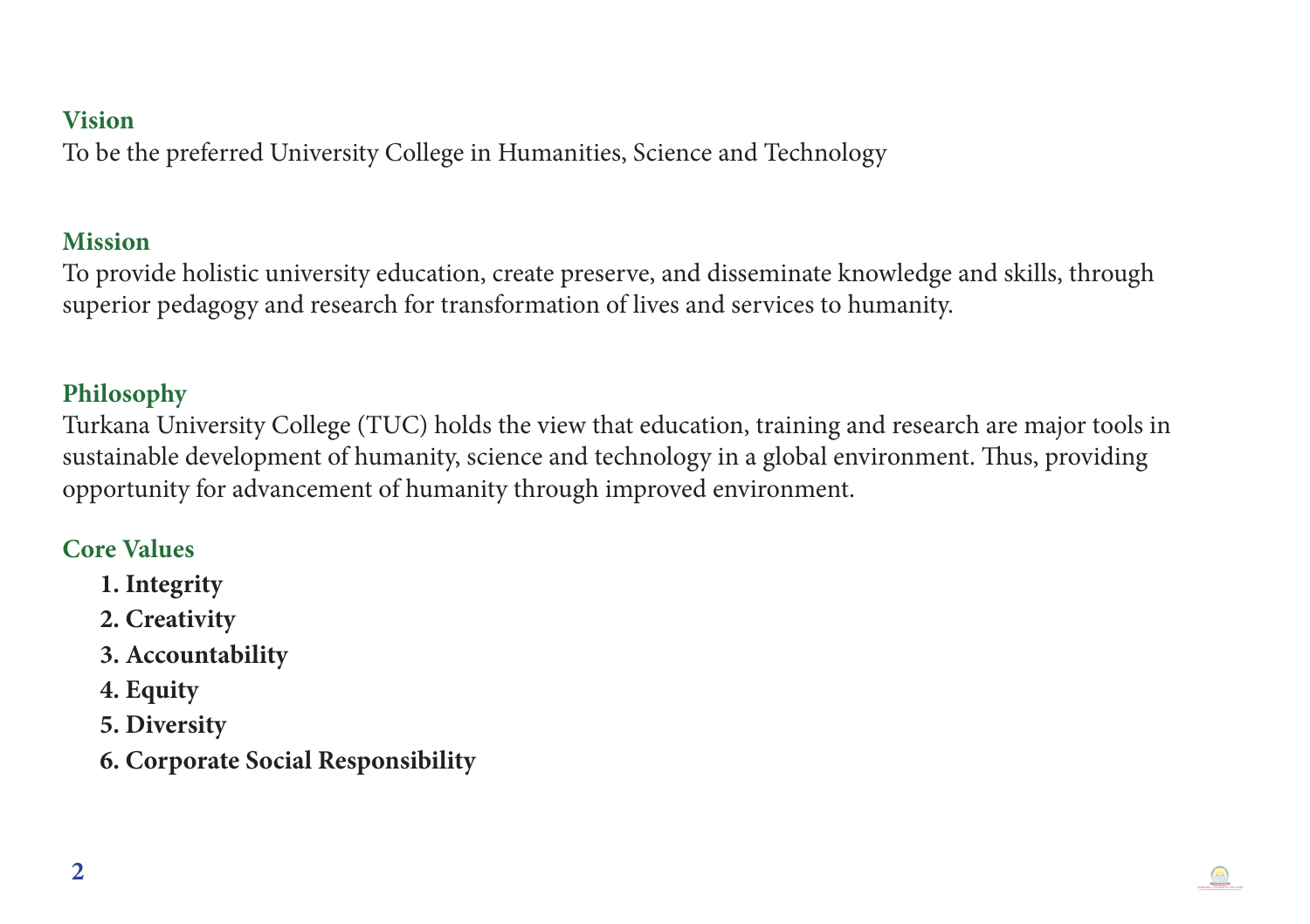## **Table of Content**



## **Courses offered at Turkana University College**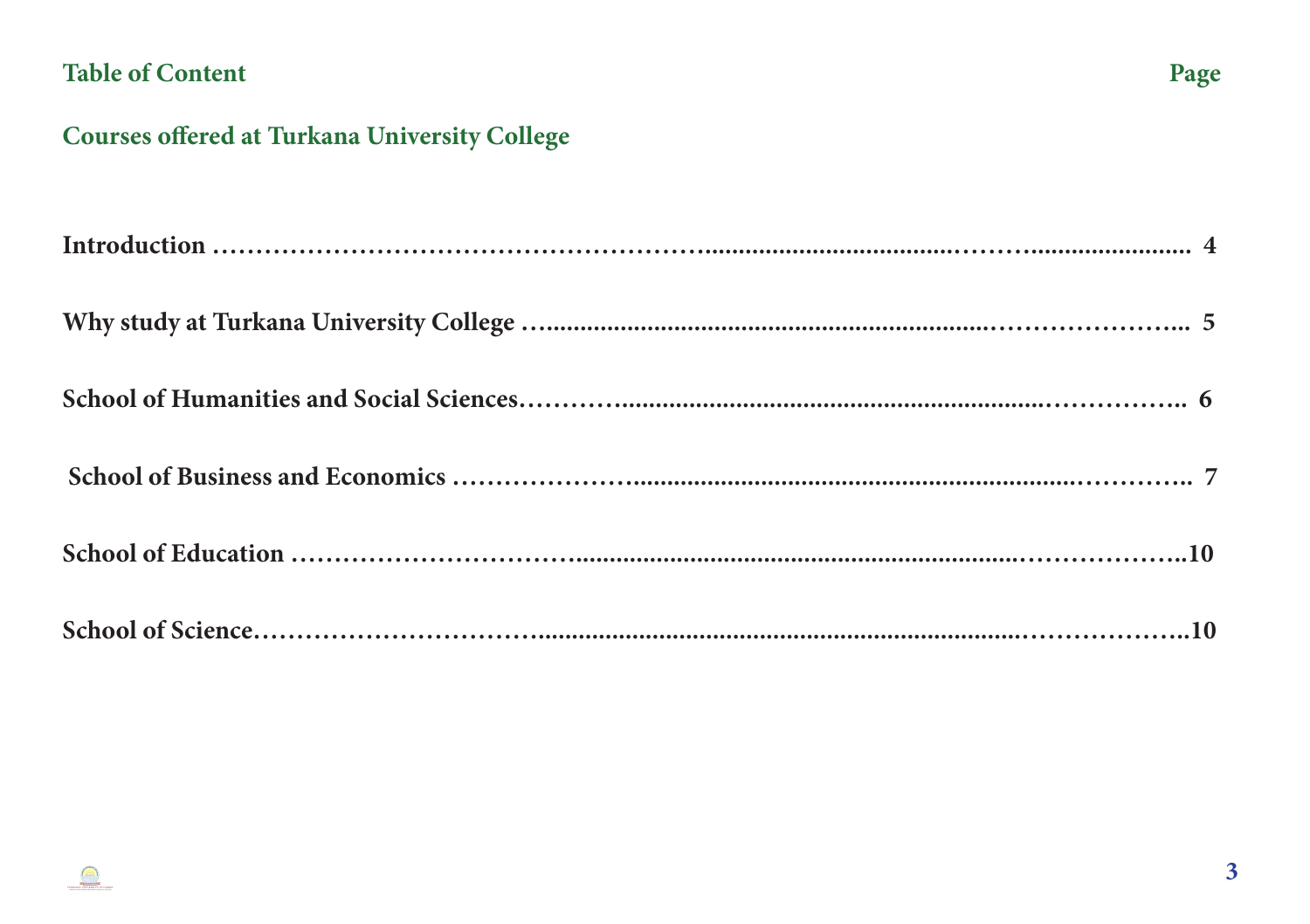#### **Introduction**

Turkana University College (TUC) was inaugurated on the 27th January, 2017 as a constituent college of Masinde Muliro University of Science and Technology (MMUST). This is Kenya's 1<sup>st</sup> public university to be established in the vast resource rich area of North Western Kenya.

The university thrives in an environment that fosters technology, innovation, creativity and research.

Turkana University College offers its students, quality academic and career education to meet individual and societal needs. The University's overall goal is to train career minded individuals by offering education that produces skilled, disciplined, honest and innovative workers through its programmes.

 $\bigoplus$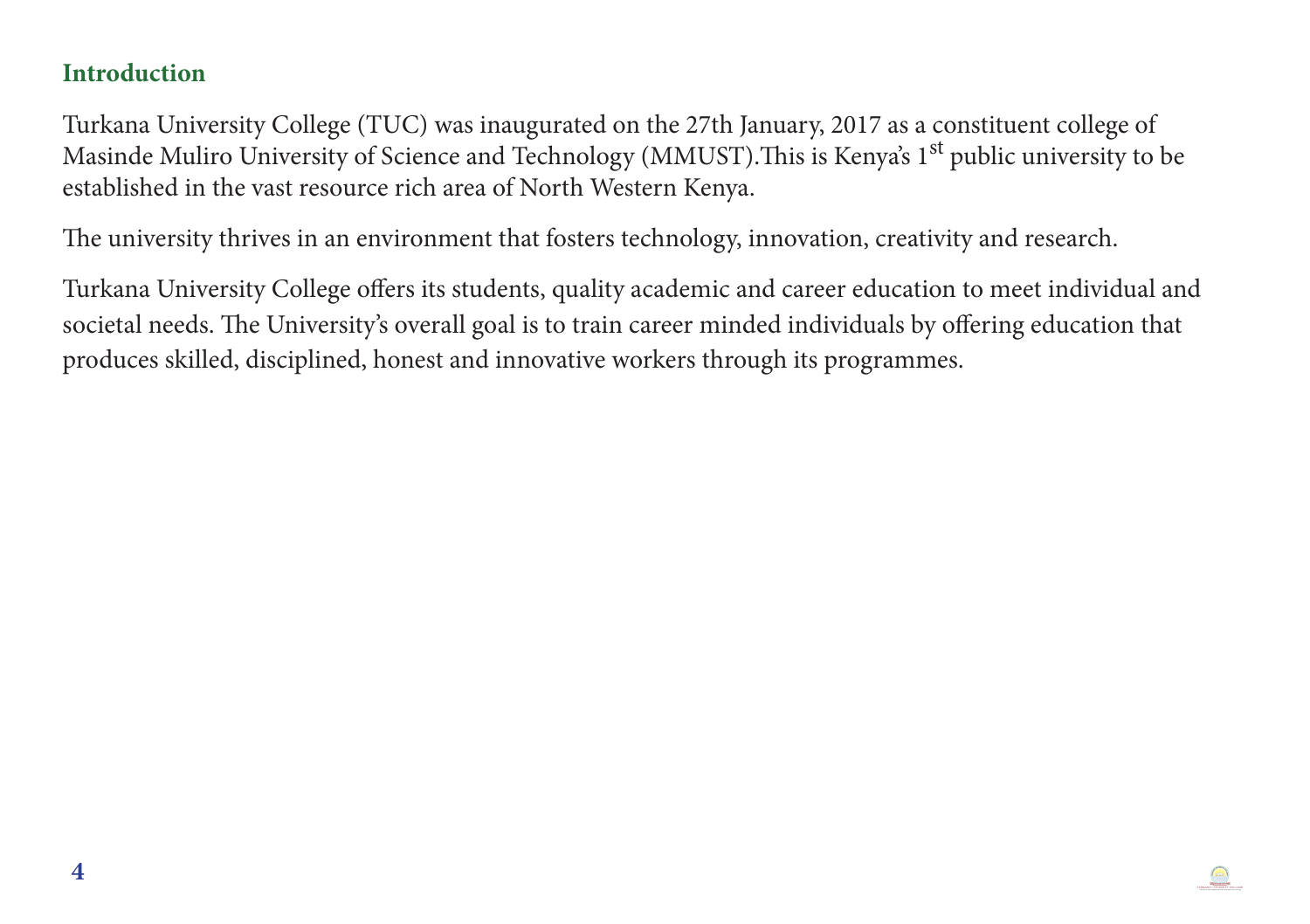## **WHY STUDY AT TURKANA UNIVESITY COLLEGE**

- 1. The university thrives in an environment that fosters technology, innovation, creativity and research.
- 2. Turkana University College offers its students, quality academic and career education to meet individual and societal needs. The University's overall goal is to train career minded individuals by offering education that produces skilled, disciplined, honest and innovative workers through its programmes.
- 3. **Research and Development:** TUC prioritizes scientific research, technology and innovation as the key drivers for economic growth, solutions to socio-environmental problems and poverty reduction.
- 4. **Academics resources:** We have qualified staff, well equipped library, IT laboratory with easy access of Wi-Fi internet and other academic resources.
- 5. **Student Welfare Support:** The University College has established accommodation facilities and other recreational centres.
- 6. **Course completion time:** Students are able to complete their course within the stipulated time. Students' academic progress is closely monitored and evaluated on continuous basis.
- 7. Flexible study options: Flexible modes of learning, which includes fulltime & amp; part time
- 8. **Security:** There is enhanced security in the University College and its environs.
- 9. **Community Services/Engagements:** Turkana University College is committed to carrying out Corporate Social Responsibility (CSR) based activities that add value to the community.
- 10. **Multicultural diversity:** The University recognizes the diversity of its student's population and develops talents through organizing of cultural events.
- 11. **Career placement:** The University is committed to producing highly skilled individuals to fit the Job market.
- 12. **Academic exchanges:** Students' benefit from academic exchanges with local institutions of higher learning.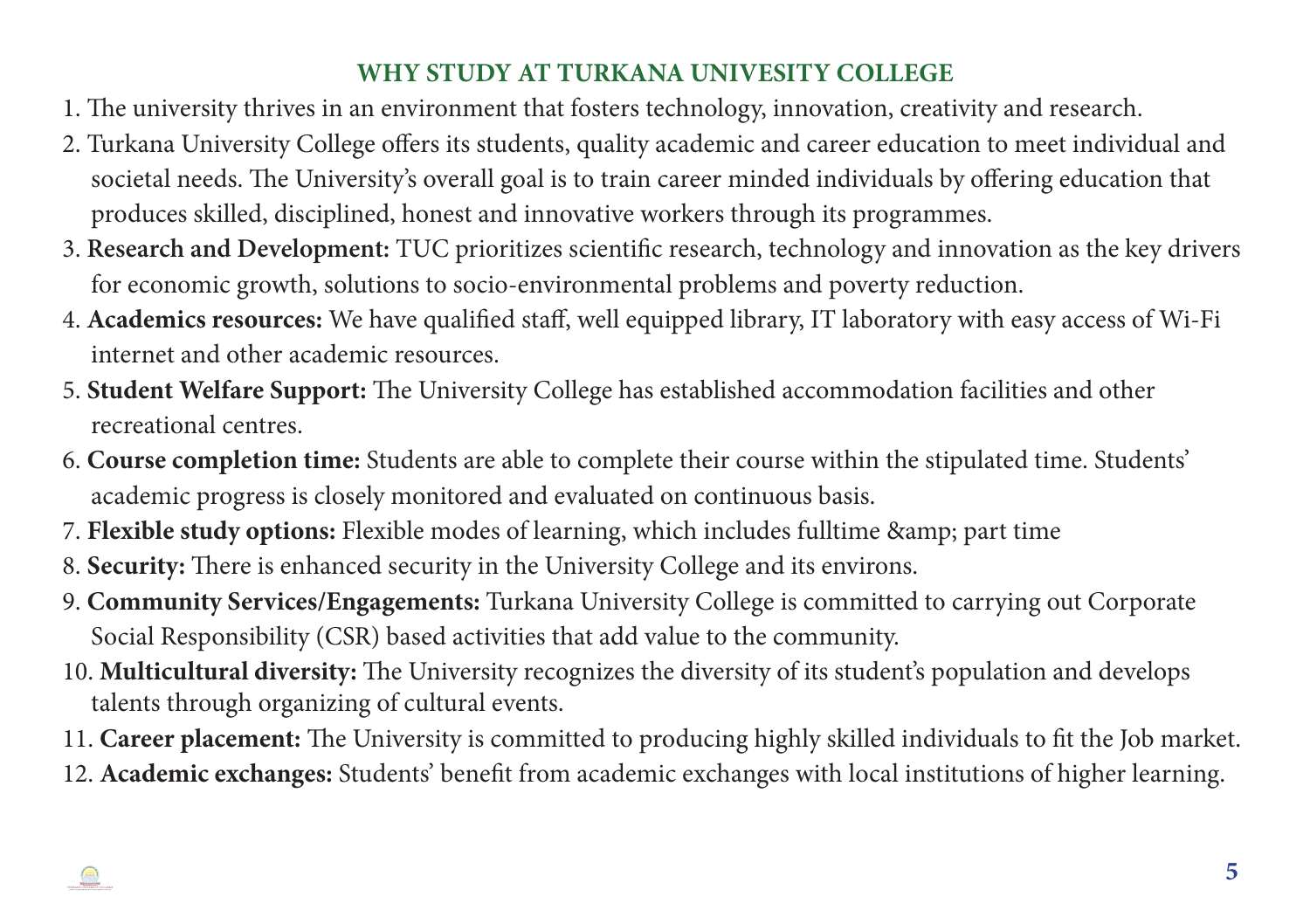| $\mathbf I$             | SCHOOL OF HUMANITIES AND SOCIAL SCIENCES AND ECONOMICS                                                                                                                                                                                                                                                                |                                                                                   |
|-------------------------|-----------------------------------------------------------------------------------------------------------------------------------------------------------------------------------------------------------------------------------------------------------------------------------------------------------------------|-----------------------------------------------------------------------------------|
| 1                       | <b>Master of Arts in Development Studies</b><br>Minimum requirements:<br>Bachelors degree with 2nd Class Honors, Upper division in<br>the relevant field OR Bachelors degree with 2nd Class Honors,<br>Lower division in the relevant field with two (2) years relevant<br>experience; from a recognized Institution. | $-162,750/=(Year 1)$<br>$-138,500/=(Year 2)$<br>- Regular/Evening/Weekend         |
| $\overline{2}$          | <b>Bachelor of Social Work and Administration</b><br>Minimum requirements:<br>Mean grade of $C+$ (plus) at KCSE with at least a $C+$ (plus)) in<br>English Or 2 principal passes at A-level and 1 subsidiary in<br>relevant subjects Or Diploma in a relevant area of study.                                          | $-50,000/$ per semester<br>- 4 Academic Years<br>- Full time<br>- Evening/Weekend |
| $\overline{\mathbf{3}}$ | <b>Bachelor of Development Studies</b><br>Minimum requirements:<br>Mean grade of C+ (plus) at KCSE with at least a C+ (plus)) in<br>English Or 2 principal passes at A-level and 1 subsidiary in<br>relevant subjects Or Diploma in a relevant area of study                                                          | $-50,000/$ per semester<br>- 4 Academic Years<br>- Full time<br>- Evening/Weekend |
| $\boldsymbol{4}$        | <b>Bachelors of Social Work</b><br>Minimum requirements:<br>Mean grade of $C+$ (plus) at KCSE with at least a $C+$ (plus)) in<br>English Or 2 principal passes at A-level and 1 subsidiary in<br>relevant subjects Or Diploma in a relevant area of study                                                             | $-50,000/$ per semester<br>- 4 Academic Years<br>- Full time<br>- Evening/Weekend |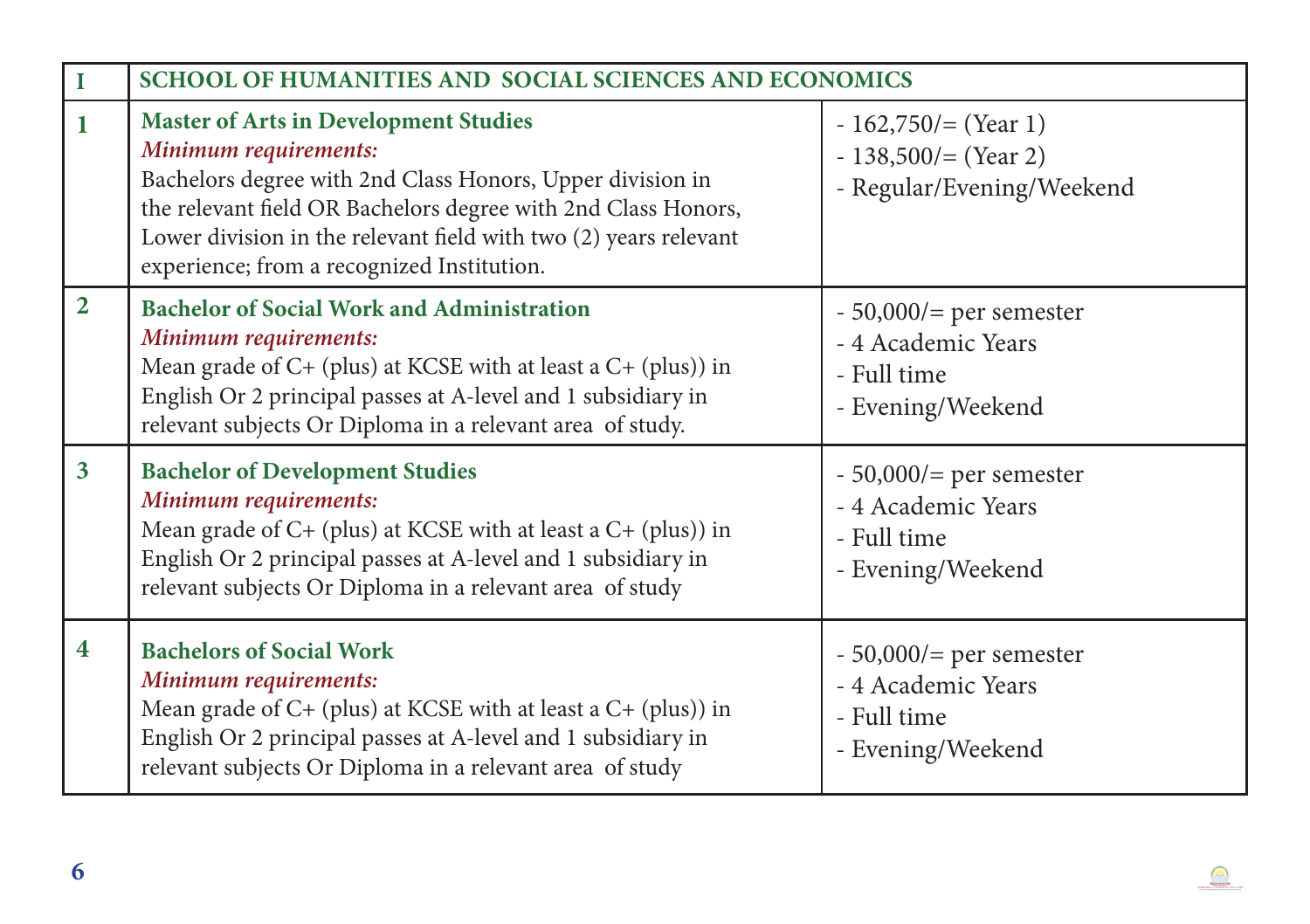| 5            | Diploma in Community Development and Social work<br>Minimum requirements:<br>Minimum mean grade C- (Minus) KCSE. Or KCE Division II<br>Or KACE with at least 1 principal Pass. Or Certificate in the<br>relevant area from a recognized institution Or Craft Certificate<br>from a recognized institution                                                                                                                                                                 | $-20,000/$ per semester<br>- 2 Academic years<br>- Full - time<br>- Evening/Weekend<br>- Field Attachment |
|--------------|---------------------------------------------------------------------------------------------------------------------------------------------------------------------------------------------------------------------------------------------------------------------------------------------------------------------------------------------------------------------------------------------------------------------------------------------------------------------------|-----------------------------------------------------------------------------------------------------------|
| 6            | <b>Certificate in Community Development and Social work</b><br>Minimum requirements:<br>Minimum mean grade of D (Plain) Or KCE Division III Or Any<br>other qualifications recognized by MMUST Senate                                                                                                                                                                                                                                                                     | $-20,000/$ per semester<br>- 2 semesters<br>- Full - time<br>- Evening/Weekend<br>- Field Attachment      |
| $\mathbf{I}$ | <b>SCHOOL OF BUSINESS AND ECONOMICS</b>                                                                                                                                                                                                                                                                                                                                                                                                                                   |                                                                                                           |
| 1            | <b>Masters in Business Administration</b><br>Specialization<br>Accounting, Marketing, Human Resource, Production & Op-<br>eration Management, Small Business Management, Strategic<br>Management<br>Minimum requirements:<br>Bachelors degree with 2nd Class Honors, Upper division in<br>the relevant field OR Bachelors degree with 2nd Class Honors,<br>Lower division in the relevant field with two (2) years relevant<br>experience; from a recognized Institution. | $-162,750/=(Year 1)$<br>$-138,500/=(Year 2)$<br>- Regular/Evening/Weekend                                 |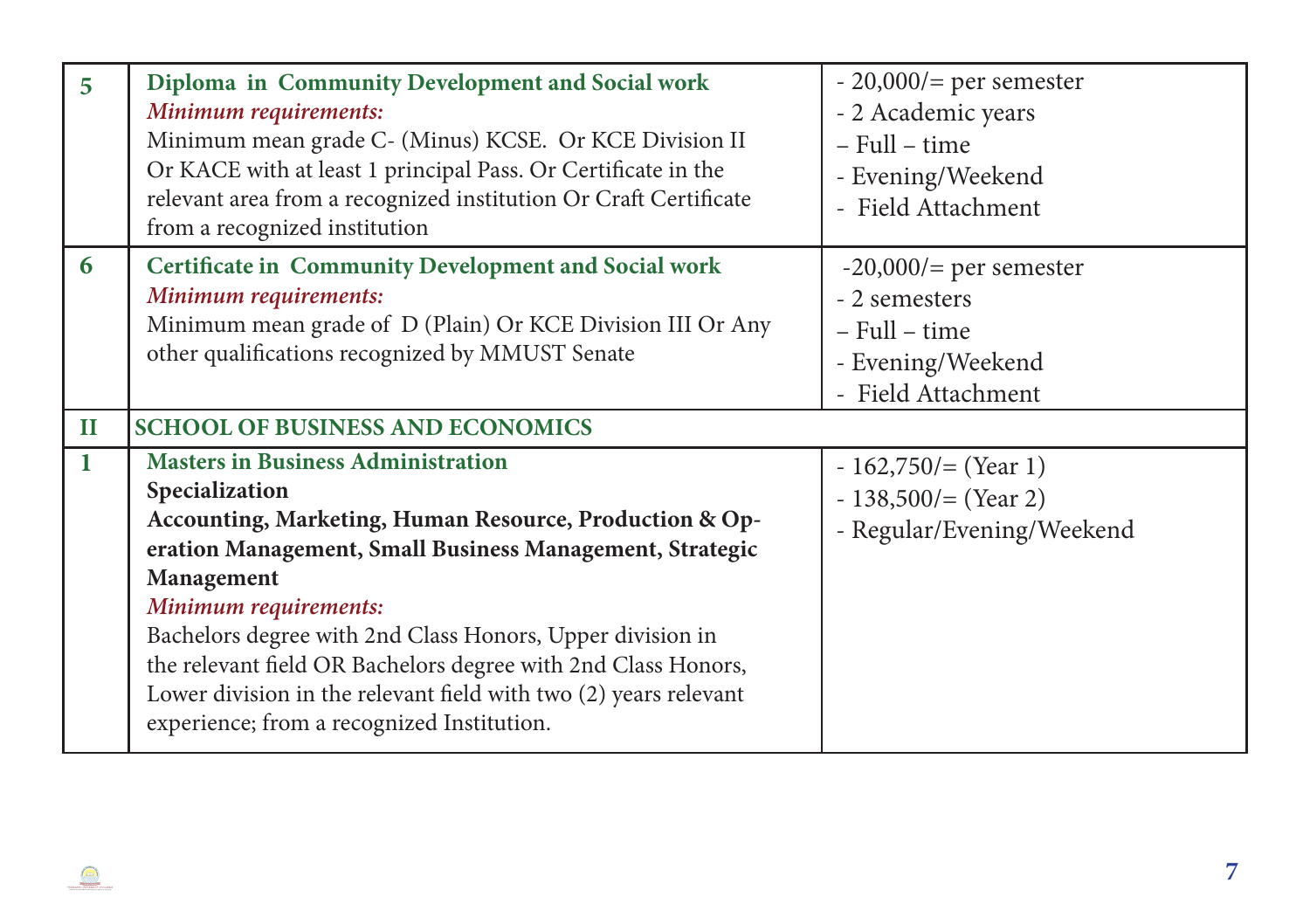| $\overline{2}$          | Masters of Arts in Public Administration & Management (MPAM)<br>Specialization<br>Public Policy and Administration, Local Government<br>Administration, Community Development and NGO Management,<br><b>Financial Management</b><br>Minimum requirements:<br>Bachelors degree with 2nd Class Honors, Upper division in<br>the relevant field OR Bachelors degree with 2nd Class Honors,<br>Lower division in the relevant field with two (2) years relevant<br>experience; from a recognized Institution.                                                                                                                                                                                                       | $-162,750/=(Year 1)$<br>$-138,500/=(Year 2)$<br>- Regular/Evening/Weekend         |
|-------------------------|-----------------------------------------------------------------------------------------------------------------------------------------------------------------------------------------------------------------------------------------------------------------------------------------------------------------------------------------------------------------------------------------------------------------------------------------------------------------------------------------------------------------------------------------------------------------------------------------------------------------------------------------------------------------------------------------------------------------|-----------------------------------------------------------------------------------|
| $\overline{\mathbf{3}}$ | <b>Bachelor of Business Management</b><br>Options:<br>Accounting, Marketing, Finance, HRM, Entrepreneurship, Banking<br>& Finance, Purchasing & Supply Chain Mgt)<br>Minimum requirements:<br>Minimum aggregate of C+ in KCSE and minimum of C (plain)<br>in either Mathematic/Business Studies or English/Kiswahili Or<br>KACE certificate with minimum of two Principal passes and<br>one Subsidiary Pass, and a minimum of a credit pass in Mathe-<br>matics at KCE Or a Business Diploma validated by CUE with a<br>minimum of credit C. Any other equivalence as determined by<br>The KNEC. A student who has undertaken an equivalent pro-<br>gramme may be granted credit transfer on case by case basis | $-50,000/$ per semester<br>- 4 Academic Years<br>- Full time<br>- Evening/Weekend |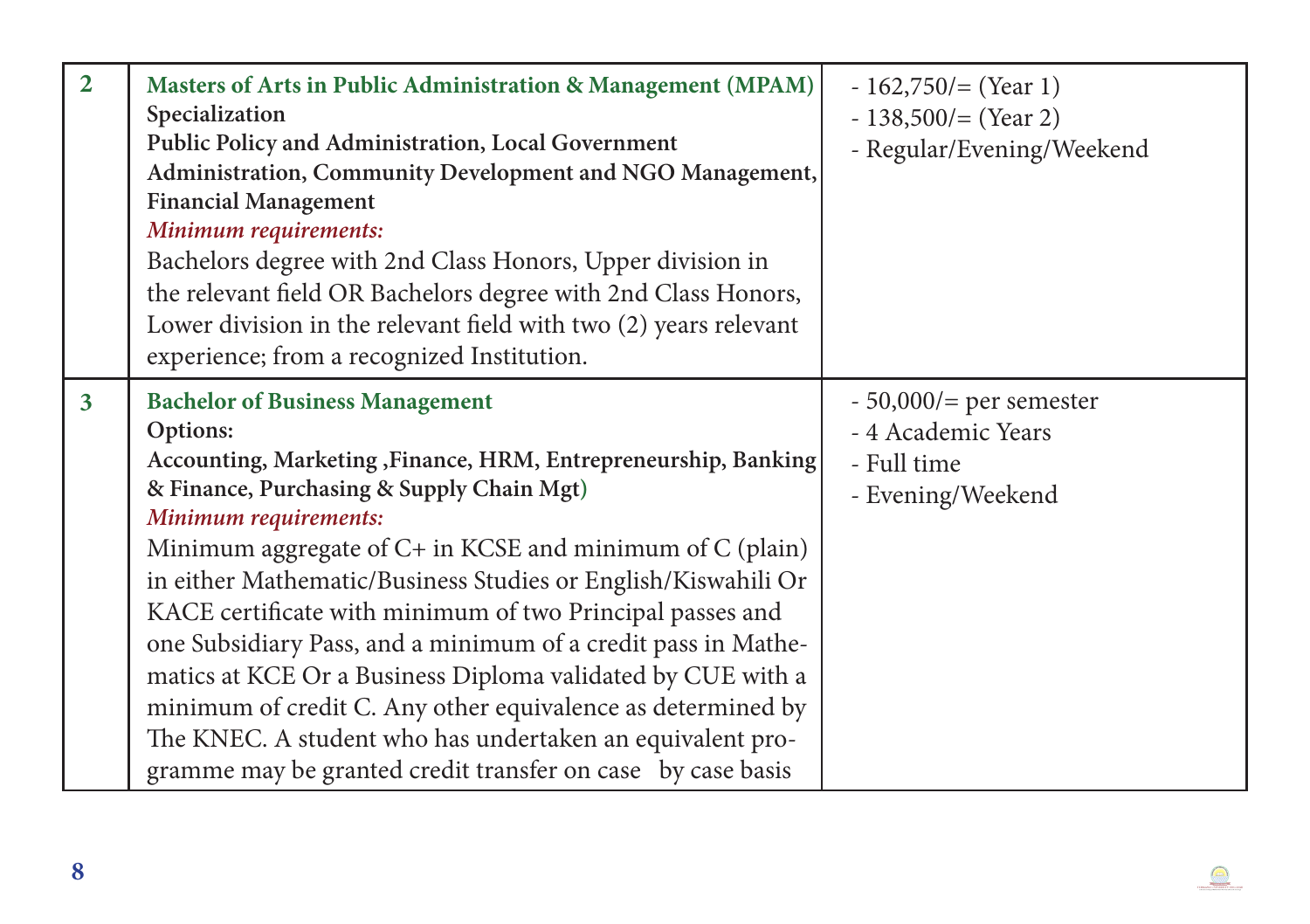| $\overline{\mathbf{4}}$ | Diploma in Business Management<br>Specializations: Accounting, Marketing, Finance, HRM,<br>Entrepreneurship, Purchasing & Supply Chain Mgt<br>Minimum requirements:<br>Minimum mean grade of C- (Minus ) KCSE. With C- (Minus)<br>in Mathematics/Business studies/Commerce. Or KCE Division<br>III with a credit in Mathematics/Business related course and<br>English Or KACE with at least 1 principal Pass. Or Certificate<br>in Business Management from any other recognized institution. | $-20,000/$ per semester<br>- 2 Academic years<br>- Full time<br>- Evening/Weekend<br>- Field Attachment |
|-------------------------|------------------------------------------------------------------------------------------------------------------------------------------------------------------------------------------------------------------------------------------------------------------------------------------------------------------------------------------------------------------------------------------------------------------------------------------------------------------------------------------------|---------------------------------------------------------------------------------------------------------|
| 5                       | Diploma in Oil and Gas Economics<br>Minimum requirements:<br>Minimum mean grade of C- (Minus) KCSE. With C- (Minus)<br>in Mathematics/Business studies/Commerce. Or KCE Division<br>III with a credit in Mathematics/Business related course and<br>English Or KACE with at least 1 principal Pass. Or Certificate<br>in Business Management from any other recognized institution.                                                                                                            | $-30,000/$ per semester<br>- 2 Academic years<br>- Full time<br>- Evening/Weekend<br>- Field Attachment |
| 6                       | <b>Certificate in Business Management</b><br>Minimum requirements:<br>Minimum mean grade of D+ (Plus) Or KCE Division III Or<br>Any other qualifications recognized by MMUST Senate.                                                                                                                                                                                                                                                                                                           | $-20,000/$ per semester<br>- 2 semesters<br>- Full time<br>- Evening/Weekend                            |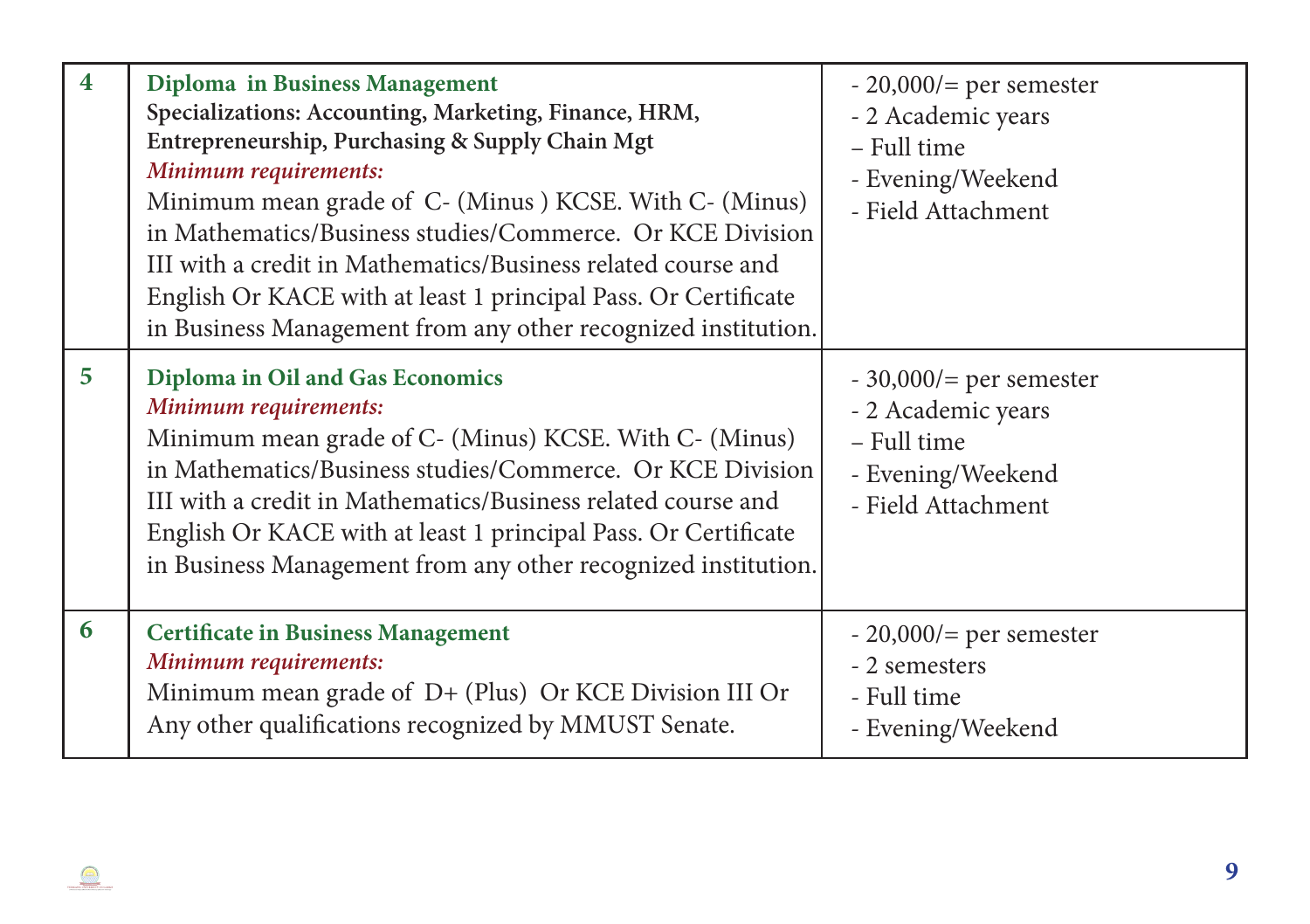| III           | <b>SCHOOL OF EDUCATION</b>                                                                                                                                                                                                                                                                                                                                                                 |                                                                                                |
|---------------|--------------------------------------------------------------------------------------------------------------------------------------------------------------------------------------------------------------------------------------------------------------------------------------------------------------------------------------------------------------------------------------------|------------------------------------------------------------------------------------------------|
| 1             | <b>Bachelor of Education (Arts)</b><br>Subject combination<br>History/Geography/CRE/Kiswahili<br>English/Literature<br><b>Business Studies/Mathematics</b><br>Minimum requirements:<br>Mean grade $C+$ (plus) at KCSE and at least $C+$ in each of the<br>two teaching subjects chosen. Or 2 principal passes at A-level<br>and 1 subsidiary in relevant subjects. Or Diploma in Education | $-50,000/$ per semester<br>- 4 Academic Years<br>- Full time/School based<br>- Evening/Weekend |
| $\mathbf{2}$  | <b>Bachelor of Education in Early Childhood Education</b><br>Minimum requirements:<br>Mean grade C+ (plus) at KCSE Or Diploma in ECDE Or Di-<br>ploma in Education Or KCE with at least Division (III) plus P1<br>Certificate Or KACE with 1 principal passes at A-level and 2<br>subsidiary passes plus ECE Diploma.                                                                      | $-50,000/$ per semester<br>- 4 Academic Years<br>- Full time/School based<br>- Evening/Weekend |
| $\mathbf{IV}$ | <b>SCHOOL OF SCIENCE</b>                                                                                                                                                                                                                                                                                                                                                                   |                                                                                                |
| 1             | <b>Master of Science in Human Evolutionary Biology</b><br>Minimum requirements:<br>Bachelors degree with 2nd Class Honors, Upper division in the<br>relevant field OR Bachelors degree with 2nd Class Honors, Lower<br>division in the relevant field with two (2) years relevant experience;<br>from a recognized Institution.                                                            |                                                                                                |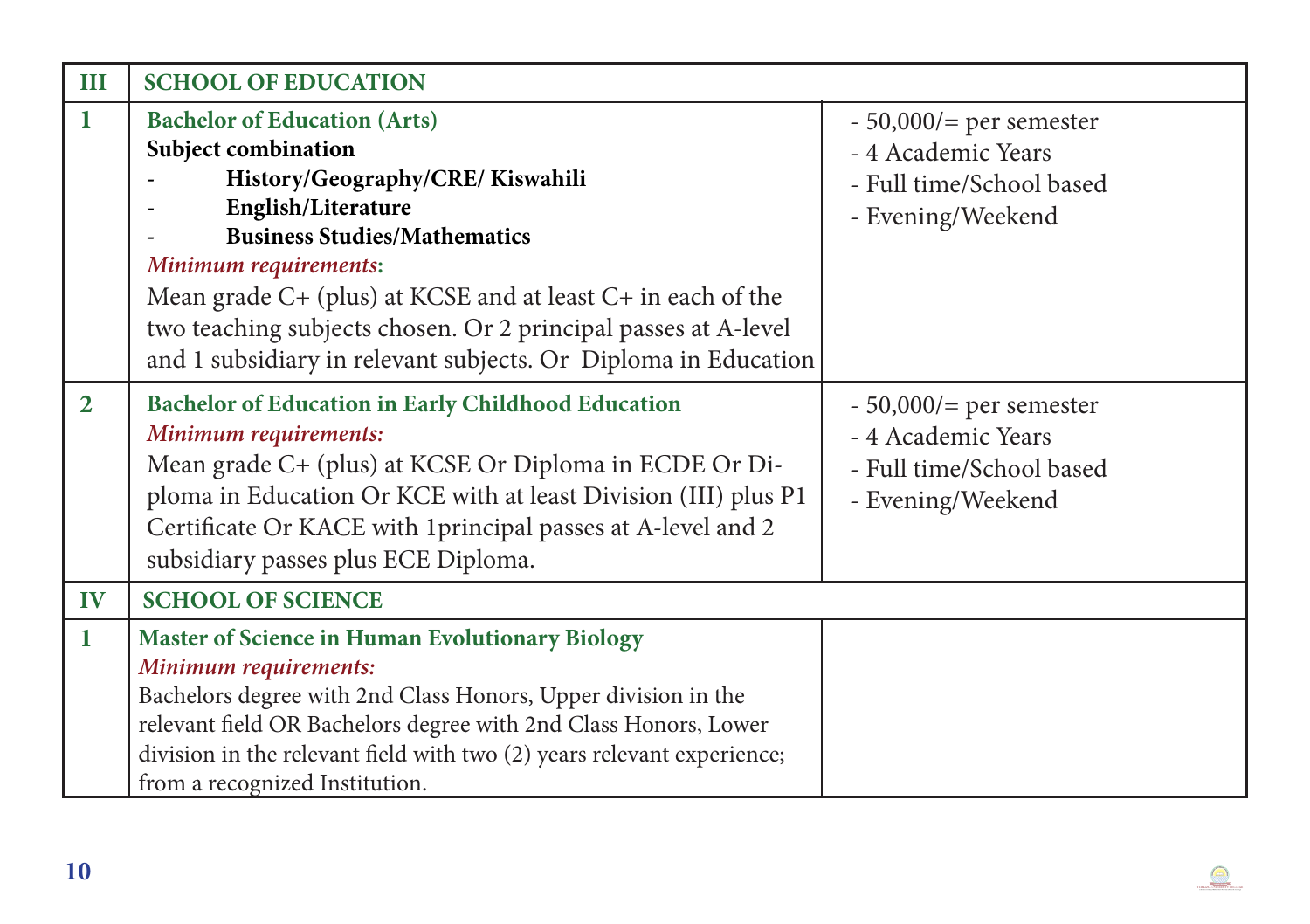| $\overline{2}$ | <b>Master of Science in Public Health</b><br>Minimum requirements:<br>Bachelors degree with 2nd Class Honors, Upper division in the<br>relevant field OR Bachelors degree with 2nd Class Honors, Lower<br>division in the relevant field with two (2) years relevant experience;<br>from a recognized Institution.                                    | $-162,750/=(Year 1)$<br>$-138,500/=(Year 2)$<br>- Regular<br>- Evening/Weekend |
|----------------|-------------------------------------------------------------------------------------------------------------------------------------------------------------------------------------------------------------------------------------------------------------------------------------------------------------------------------------------------------|--------------------------------------------------------------------------------|
| $\overline{3}$ | <b>Bachelor of Science in Environmental Science</b><br>Minimum requirements:<br>Mean grade of a C+(plus) at KCSE and a C+ in Biology or Biological<br>Sciences and C (plain) in Mathematics, Or 2 Principal passes at<br>A-level, one of which must be in Biology, Or Diploma in relevant<br>area of study (may be exempted in relevant units)        | $-55,000/$ per semester<br>- 4 Academic years<br>- Full – time                 |
| 4              | <b>Bachelor of Science in Natural Resources Management</b><br>Minimum requirements:<br>Mean grade of a C+(plus) at KCSE and a C+ in Biology or Biological<br>Sciences and C (plain) in Mathematics, Or 2 Principal passes at<br>A-level, one of which must be in Biology, Or Diploma in relevant<br>area of study (may be exempted in relevant units) | $-55,000/$ per semester<br>- 4 Academic years<br>- Full – time                 |
| 5              | <b>Bachelor of Science in Community Health and Development</b><br>Minimum requirements:<br>Mean grade of a $C+(plus)$ at KCSE with $C-(plain)$ in English,<br>Biology, Chemistry, Mathematics/Mathematics at EACE Or Diploma<br>in Community Health and Science from a recognized Institution.                                                        | $-67,000/$ per semester<br>- 4 Academic years<br>- Full – time                 |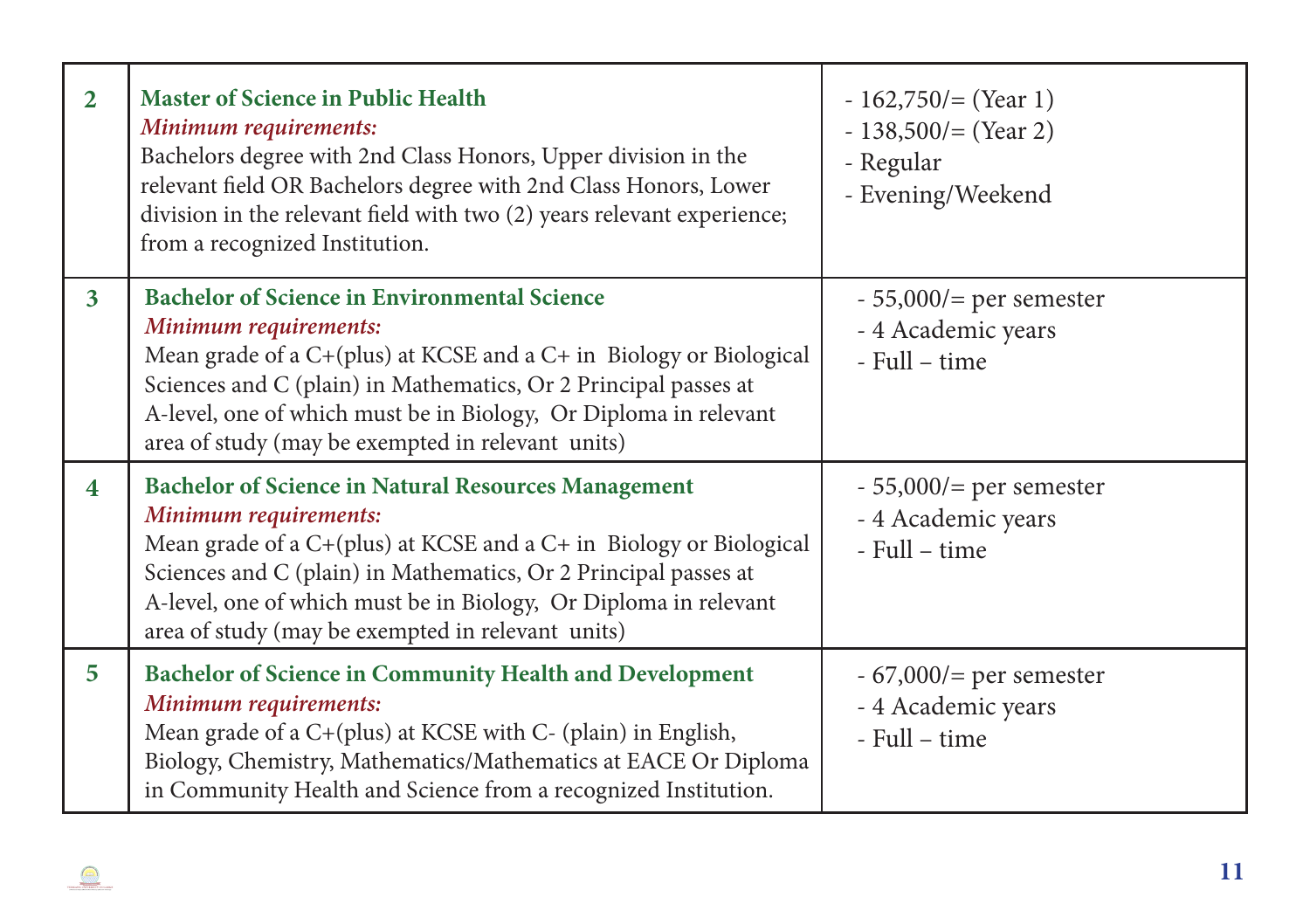| 6              | <b>Bachelor of Science in Renewable Energy Technology</b><br>Minimum requirements:<br>Mean grade of a C+(plus) at KCSE with C- (minus) in each of the<br>following; Mathematics, Physics or Chemistry Or KNEC Diploma in<br>relevant Technical Education from a recognized Institution. | $-65,000/$ per semester<br>- 4 Academic years<br>- Full – time                        |
|----------------|-----------------------------------------------------------------------------------------------------------------------------------------------------------------------------------------------------------------------------------------------------------------------------------------|---------------------------------------------------------------------------------------|
| $\overline{7}$ | Diploma in Information Technology<br>Minimum requirements:<br>Minimum mean grade of C- (Minus) at KCSE with at least D+ (plus)<br>in English and Mathematics Or Certificate in IT related discipline<br>from a recognized institution.                                                  | $-35,000/=$ per Semester<br>- 3 Academic years<br>- Full – time<br>- Field Attachment |
| 8              | <b>Diploma in Water Technology</b><br>Minimum requirements:<br>Minimum Mean grade of C- (Minus) at KCSE with D+ (plus) in<br>each of the following; Mathematics, Physics or Physical Sciences Or a<br>KNEC Craft Certificate from a recognized institution.                             | $-40,000/=$ per Semester<br>- 3 Academic years<br>- Full – time<br>- Field Attachment |
| 9              | Diploma in Agriculture<br>Minimum requirements:<br>Minimum mean grade C- (Minus) at KCSE. Or KCE Division II Or<br>KACE with at least 1 principal Pass. Or Certificate in the relevant<br>area from MMUST or any other recognized institution                                           | $-30,000/$ per semester<br>- Full time<br>- Field attachment                          |
| 10             | Diploma in Community Health and Development<br>Minimum requirements:<br>Minimum mean grade C- (minus) at KCSE with at least D+ (plus)<br>in either Biology or Chemistry Or Certificate in Community Health<br>and Development from a recognized institution                             | $-30,000/$ per semester<br>- 3 Academic years<br>- Full time<br>- Evening/Weekend     |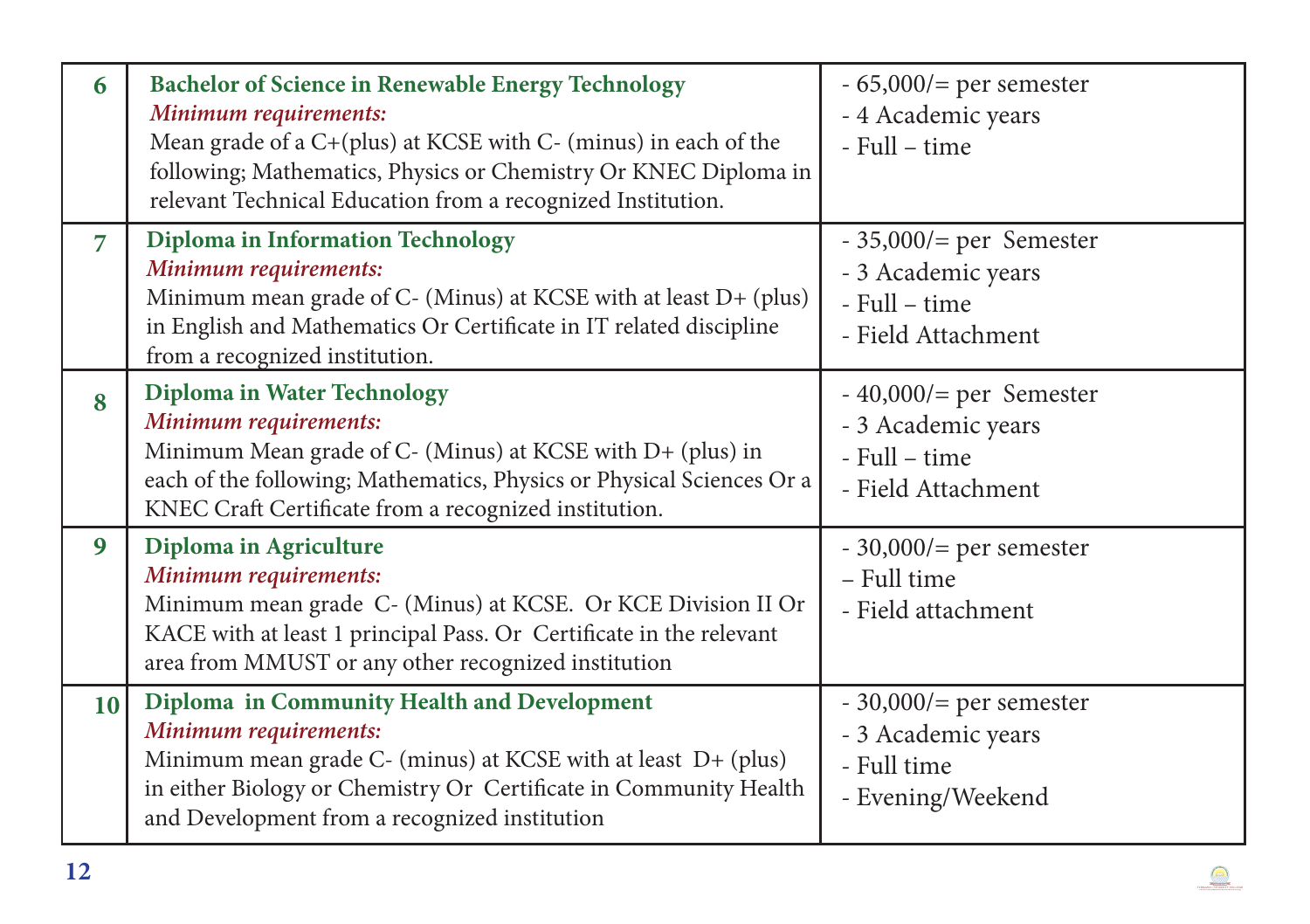|    | Diploma in Community Health and Development<br>Minimum requirements:<br>Minimum mean grade $C$ - (minus) at KCSE with at least $D$ + (plus)<br>in either Biology or Chemistry Or Certificate in Community Health<br>and Development from a recognized institution | $-30,000/$ per semester<br>- 3 Academic years<br>- Full time<br>- Evening/Weekend |
|----|-------------------------------------------------------------------------------------------------------------------------------------------------------------------------------------------------------------------------------------------------------------------|-----------------------------------------------------------------------------------|
| 12 | <b>Certificate in Community Health and Development</b><br>Minimum requirements:<br>Minimum entry requirements for the certificate course shall be D<br>(plain) in KCSE Or the relevant artisan course.                                                            | $-20,000/$ per semester<br>- 1 Academic year<br>- Full time<br>- Evening/Weekend  |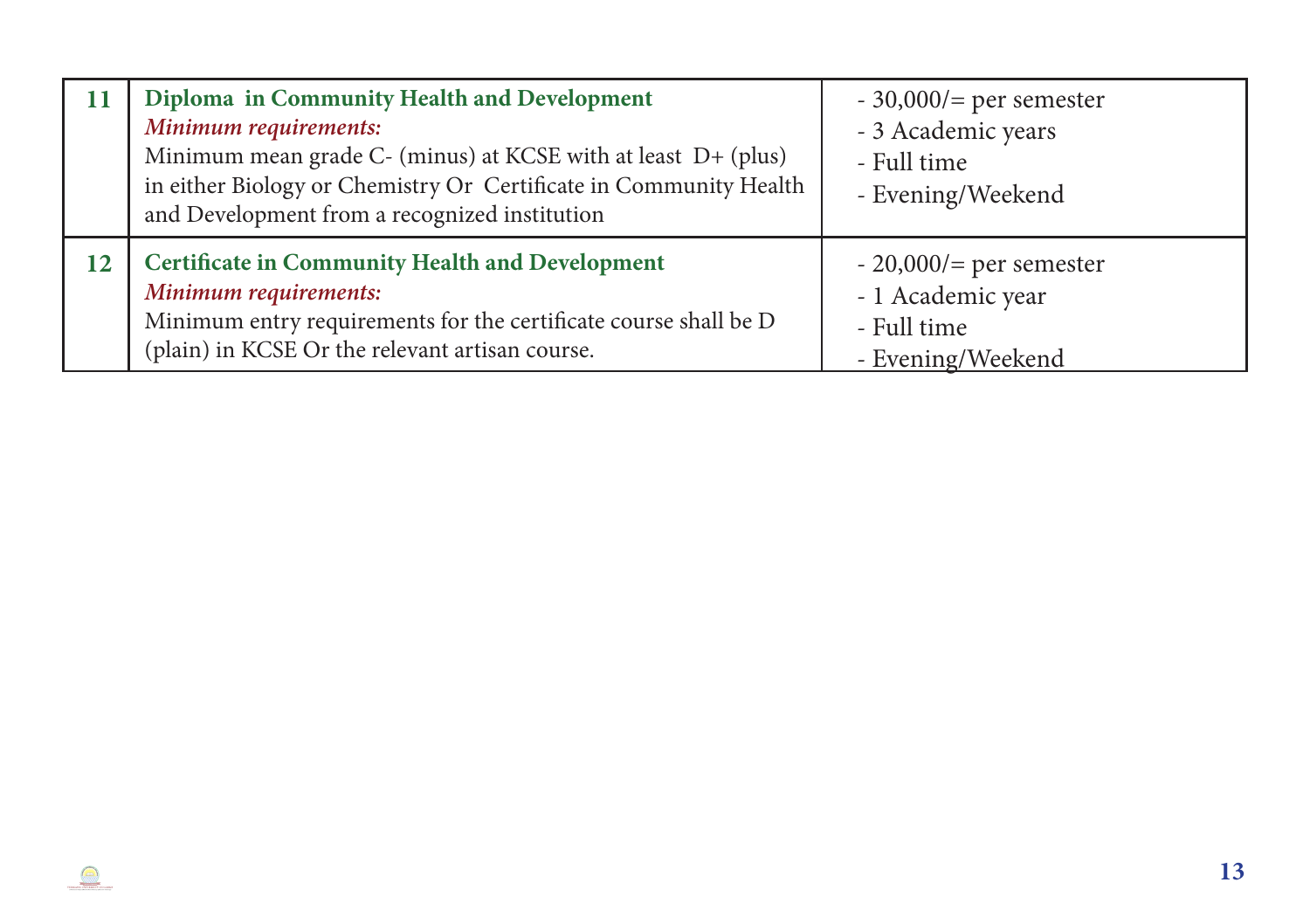### **Application Procedures;**

Dully filled application forms should be addressed to the Registrar- Academics Affairs Application should be accompanied by copies of relevant academic and professional certificate, and one passport size photo and a copy of National ID or a birth certificate

### **Application fee is as follows:**

Kshs 1,000 (Certificates, Diplomas & amp; Undergraduates programmes) Kshs 2,000 (Post –graduate pogrammes) US dollars 50 for non –Kenyan applicants

#### **Mode of payment:**

i. Fees are payable either per semester, trimester or annually. One academic year is equivalent to TWO semesters or THREE trimesters

ii. Payment to be deposited in either of the following Banks:

| <b>Bank Name:</b>    | <b>Turkana University College</b> |
|----------------------|-----------------------------------|
| <b>Bank Account:</b> | 1204387079 KCB Lodwar, Branch     |

iii. Mpesa payable to Turkana University College  **Business No. 522123 Account No. 80182K "Student REG. NO"**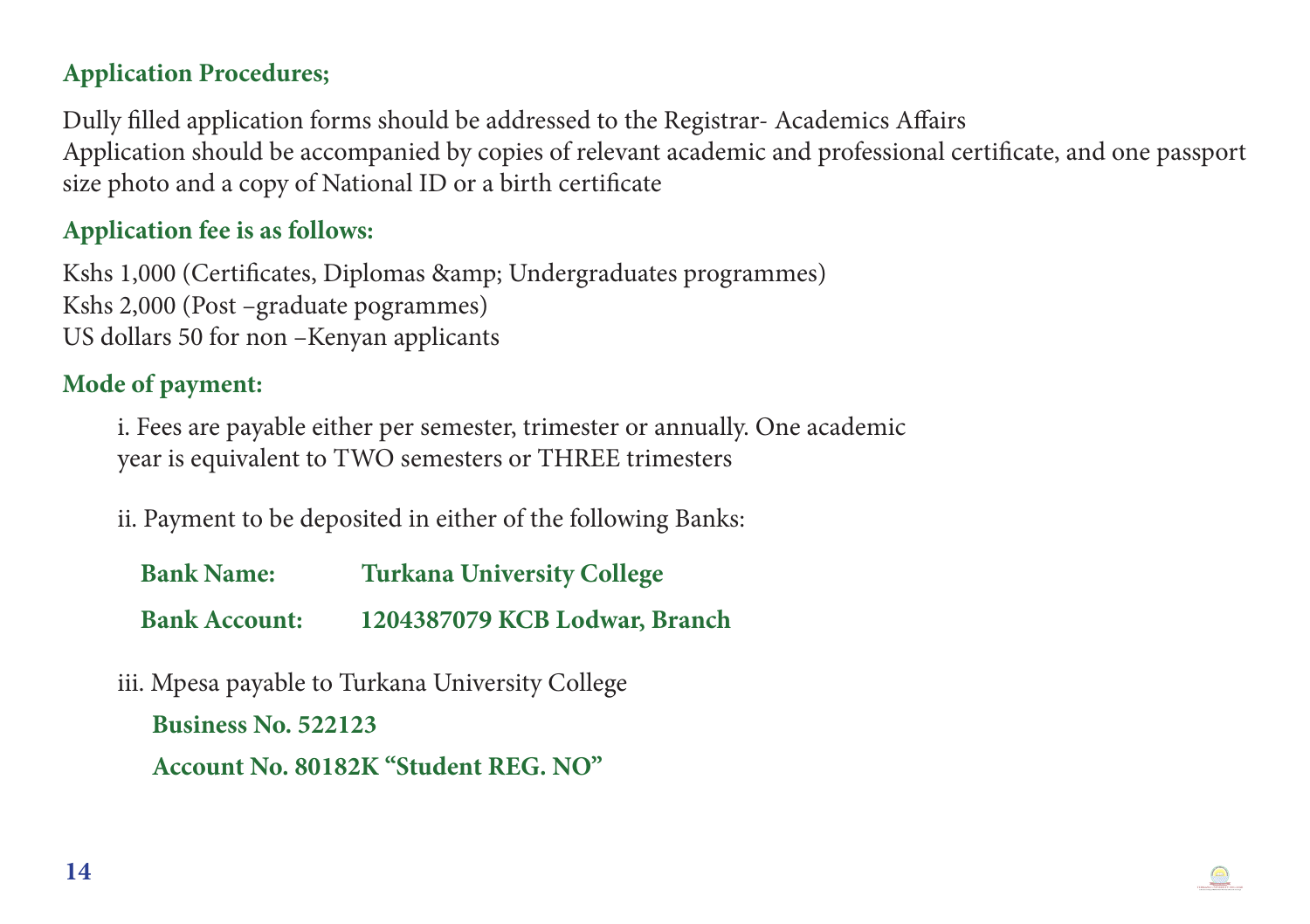#### **Please note:**

Application for admission does not guarantee admission into the University College for the course applied for; this will be subject to fulfillment of all requirements and class size as approved by the University College Management Board

Kindly note that the tuition fees per programme is subject to review from time to time as the University College deems fit.